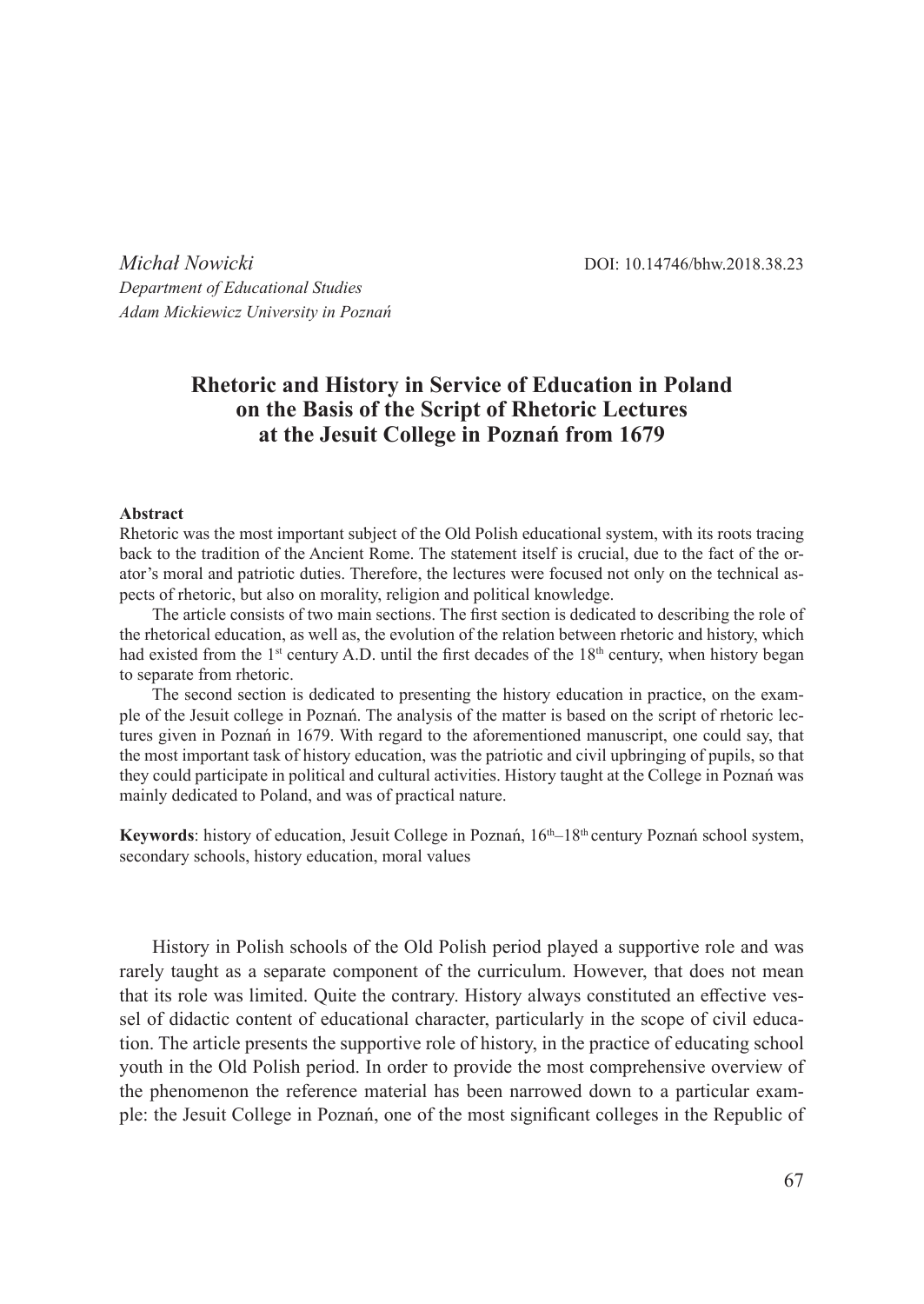Poland. For the analysis of the issue, one of the rhetorical scripts was treated with particular care, one coming from the aforementioned college, from 1679<sup>1</sup>. Obviously, the abovementioned role of history in the process of education is already well known and described in historiography<sup>2</sup> , here however, we shall present the practical application of this subject, in a particular centre of education. A brief sketch will serve as an introduction, presenting the relation between history and rhetoric, having been born since antiquity.

Already in the Renaissance, it was noted that history provides an excellent ground for shaping the personalities of youth. As Lech Mokrzecki noted, the role of history in Old Polish schooling consisted of illustrating, via examples, the principles formed theoretically by ethics. Philosophy and ethics were to prepare the principles of proceeding, history however, were to illustrate them with proper examples. Moreover, history was to serve the purpose of revealing the legitimacy of promoted principles and the negative results of their rejection<sup>3</sup>. Its role in education was no coincidence. Obviously, the examples presented during classes were selected for the purpose of achieving the greatest educational effect. Therefore, one of the primary tasks of history, was to present the adequate models of proceeding, i.e. an effective and ethical activity in the political, religious and economical planes<sup>4</sup>.

As it is known, the central place in Old Polish education was taken by rhetoric, which was highly criticised in bygone literature<sup>5</sup>. Regardless of the opinion on the phenomenon, one should note a number of essential aspects that had a decisive influence on the formation of Old Polish education curricula<sup>6</sup>. The Renaissance world, very early began to refer to the antique tradition, not only regarding philosophy, literature, or art, but also regarding education. Within the scope of education, the final phase was constituted by rhetoric, an art born in Greece, in time translated to the Roman grounds, and adjusted to the needs of the Roman Empire. Although, the entire theory of rhetoric, was born in the Hellenic world, the Renaissance schools, as well as later ones, would employ Roman theories, which is understandable, considering the community of language. Two characters play a decisive role here: Cicero and Quintilian. The primary contribution of the former was

<sup>4</sup> However, one should remember, that exercising the history curriculum in the Old Polish period, particularly until the half of the  $18<sup>th</sup>$  century, each time had been dependent on the preference and the factual knowledge of the professors.

<sup>5</sup> See e.g.: Łukaszewicz, J., *Historya szkół w Koronie i w Wielkiem Księstwie Litewskiem od najdawniejszych czasów aż do roku 1794,* Poznań 1849, vol. 1–3.

<sup>1</sup> *Capitolium Copiose loquentis sapiae Avitis Poloniae Nobilitatum Stemmatibus Ceris fumosisque Maiorum illustre imaginibus Oratorum Calamo Ingenioque adumbratum ac Konarsciano in Academo Arhitectante Eloquentiae manu erectum ac reseratum Anno* [...], 1679, Biblioteka Uniwersytecka w Poznaniu, MS 588 I.

<sup>2</sup> Within the context of the following article, one should particularly mention: Puchowski, K., *Edukacja historyczna w jezuickich kolegiach Rzeczypospolitej 1565–1773*, Gdańsk 1999.

<sup>3</sup> Mokrzecki, L., *Początki nauczania historii w okresie I Rzeczypospolitej na tle praktyki stosowanej w szkolnictwie europejskim*, [in:] *Wokół staropolskiej nauki i oświaty. Gdańsk–Prusy Królewskie–Rzeczpospolita*, Gdańsk 2001, p. 396.

<sup>6</sup> The author intentionally uses this generalising term, due to the visible community of accomplished tasks, methods and, to a high degree, methods, of education.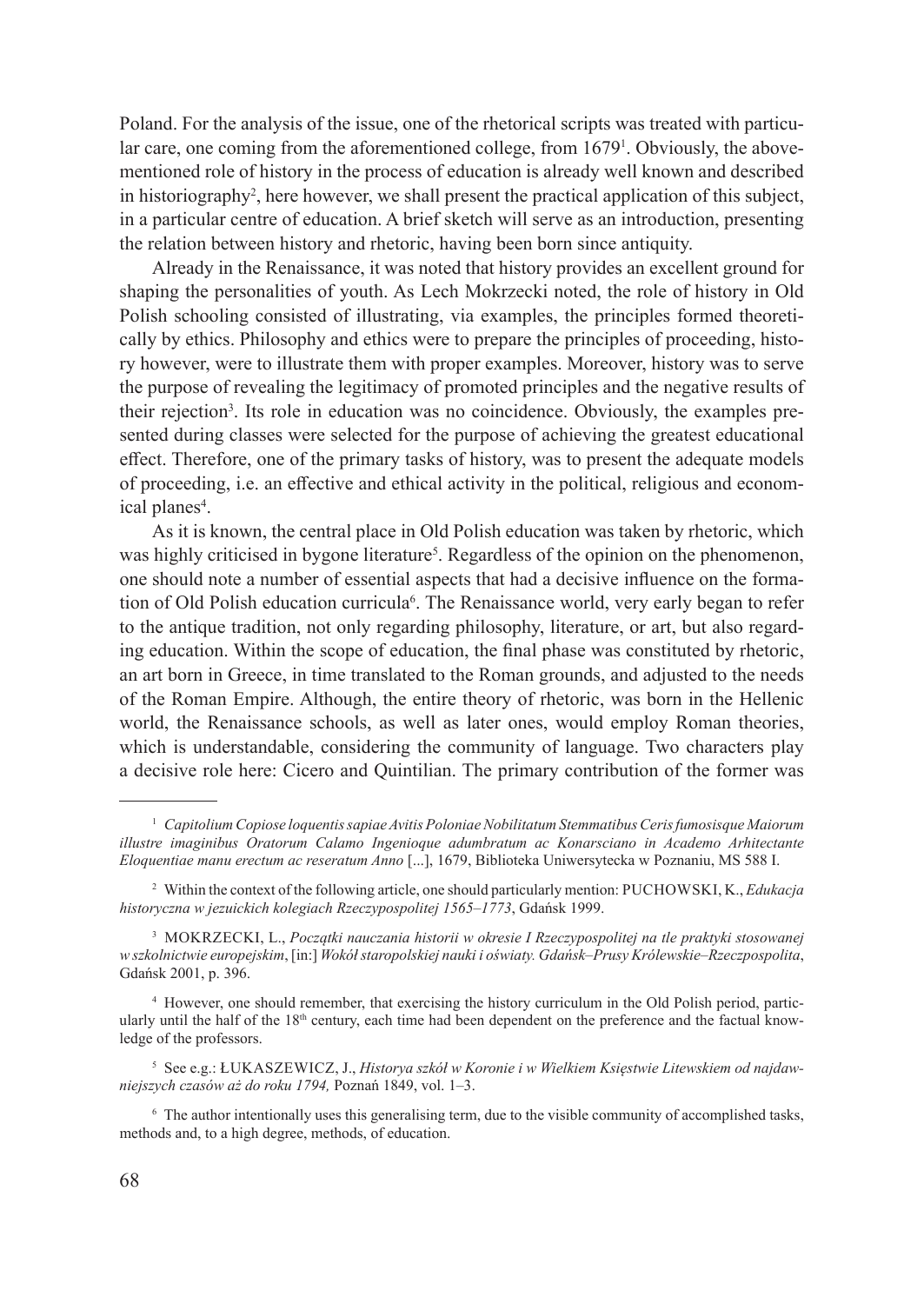the creation of a technical language, the rhetorical Latin, as well as leaving behind an impressive legacy. In turn, the latter, provided a very precise presentation of the method of teaching rhetoric, as well as, characterised the antique model of an orator. One should examine him closer, as he reveals the meaning of rhetorical education altogether, including the Old Polish period. The orator, aside from unquestionable oratory skill and an appropriate technical training, should also possess comprehensive knowledge, and above all, should be a righteous man (*vir bonus*)7 . We should also mention, that according to both mentioned theorists of speech, history was of considerable significance in the education of a future orator<sup>8</sup>. According to Cicero, the role of history was by no means limited to gathering examples useful in composing speeches. Wide erudition should provide the future orator with the knowledge of human nature, characteristic human defects: ambition and passion, as well as virtues: moderation and modesty, as well as such aspects as pain and death<sup>9</sup>. Additionally Cicero highlighted the significance of the knowledge of law (regarding war, peace, taxes and in general – civil law), tradition and religion<sup>10</sup>, as well as indicated the advantages resulting from philosophical studies, to which he drew special attention<sup>11</sup>. Referring to Cicero's theory in this matter is entirely justified, as students of Old Polish schools, would usually study it thoroughly, particularly the work *On the Orator*. Additionally, other philosophical works of Cicero also enjoyed popularity, e.g. *On Duties*  and *On Old Age*, which presented the canon of virtues and civil duties, considered as appropriate<sup>12</sup>.

Rhetorical education in Old Polish school system ensured the preparation of youth for public life, both in terms of political and literary culture. Aside from presenting students with knowledge and oratory skills, useful in future practice, school youth was also prepared to the active and passive participation in the cultural life of the era<sup>13</sup>. The pragmatism of education in this model, is striking.

<sup>&</sup>lt;sup>7</sup> QUINTILIANUS, M.F., *Institutionis oratoriae libri XII*, ed. L. RADERMACHER, in Aedibus B.G. Tevbneri, Lipsiae 1959, p. 4: *Oratorem autem instituimus illum perfectum, qui esse nisi vir bonus non potest, ideoque non dicendi modo eximiam in eo facultatem, sed omnis animi virtutes exigimus;* p. 6: *Sit igitur orator vir talis, qualis vere sapiens appellari possit, nec moribus modo perfectus* [...] *sed etiam scientia et omni facultate dicendi.*

<sup>8</sup> See, e.g.: Cicero, M.T., *De oratore ad Q. fratrem,* Oxoniae post 1697, p. 50; p. 58; p. 83 et al.

<sup>9</sup> Ibidem, p. 21

<sup>10</sup> Ibidem, p. 13: "Quid? Leges veteres, moresque maiorum,: quid? Auspicia, quibus & ego, & tu, Crasse, cum magna Reipublicae salute praesumus: quid? Religiones, & ceremoniae: quid? Haec jura civilia, quae jam pridem in nostra familia ulla eloquentiae laude versantur [...]"; p. 19.

 $11$  Ibidem, p. 14 et al.

<sup>&</sup>lt;sup>12</sup> BIEŃKOWSKI, T., *Antyk w literaturze i kulturze staropolskiej (1415–1750). Główne problemy i kierunki recepcji,* Wrocław–Warsaw–Kraków–Gdańsk 1975, p. 51.

<sup>13</sup> Bieńkowski, T., *Kształtowanie publiczności literackiej w szkołach w Polsce w XVI i XVII w.*, [in:] *Publicznośc literacka i teatralna w dawnej Polsce*, ed. H. Dziechcińska, Warsaw–Łódź 1985, p. 39–49; Idem, *Szkolne wykształcenie retoryczne wobec wymogów praktyki (Uwagi o funkcji retoryki w Polsce w XVI i XVII w.*), [in:] *Retoryka a literatura*, ed. B. OTWINOWSKA, Wrocław 1984, p. 212 et al.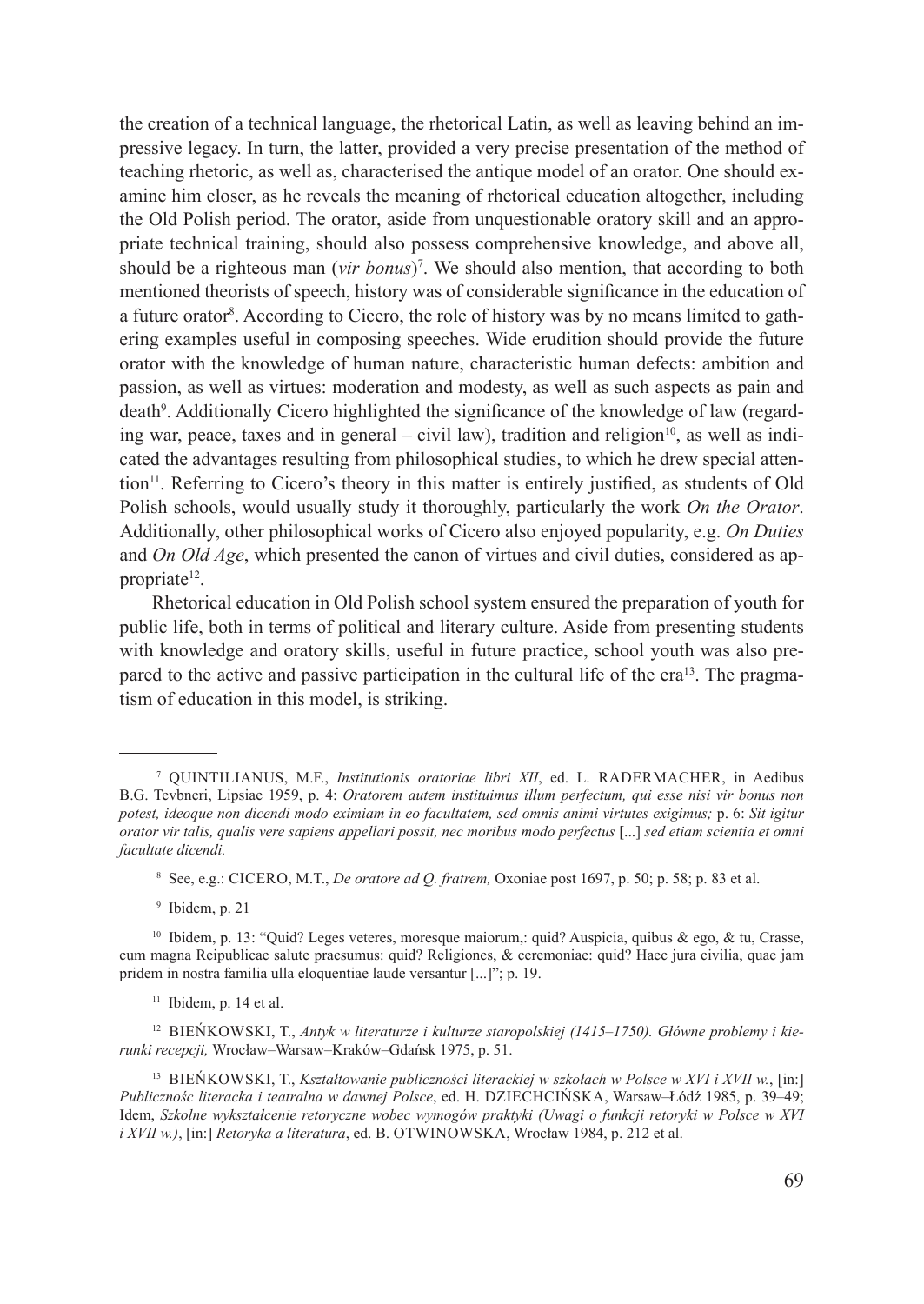The curriculum shaped gradually in the  $16<sup>th</sup>$  and the  $17<sup>th</sup>$  centuries, expanding on the Renaissance vision of the human firmly grounded in the social dimension, and strongly tied to the world of nature (perceived realistically and studied scientifically), with the spiritual dimension, resulting with the Sturmian effect of *sapiens atque eloquens pietas*, along with simultaneous pragmatic of teaching<sup>14</sup>. As noted by Bednarski: "speech perceived as such, served simply as a way of life", as its task was to teach "managing the situation and finding the appropriate practical position, and the appropriate view regarding a particular thing"15, which is in accordance with the aforementioned advice from Cicero.

Examining the  $16<sup>th</sup>$  century education practice in Poland, we come to a conclusion that within the first half of the century, history primarily served menial tasks of supporting rhetoric, where eloquence would be set in the foreground, history however, was to provide the necessary erudition to fill the speech with content. Aside from that, one may notice its didactic function derived from the need for explaining the matters discussed in schools, drawing upon classic works<sup>16</sup>. However, in the second half of the century, the main educational tasks changed slightly, and the emphasis was transferred again to moral, or in broader strokes, religious education, albeit with the consideration of the educational needs of nobility<sup>17</sup>. In time, the application of history would be expanded on poetics, literature, politics, and particularly on ethics, where the role of history, as a treasury of various examples, is exhibited<sup>18</sup>. Already in the  $16<sup>th</sup>$  century, one may notice the clear employment of historical content not only as exemplification material, but also for the purpose of strictly educational tasks, in regard to moral or patriotic education. Let us mention the historical work of Klemens Janicki, in which the attempts of educational influence on the reader are made explicit<sup>19</sup>. In the 17<sup>th</sup> century, the position of history in schools solidified, however, the scope of the curriculum was mostly dependent on the professor. However, at times, history would stand apart as an independent component of the curriculum, often related to rhetoric<sup>20</sup>. In Poznań, such situation occurred in the case of the Lubrański Academy,

<sup>&</sup>lt;sup>14</sup> PREJS, M., *Humanizm potrydencki i nowy model kultury katolickiej (manieryzm czy bark?)*, [in:] *Humanistyczne modele kultury nowożytnej wobec dziedzictwa starożytnego*, ed. M. Prejs, Warsaw 2010, p. 157.

<sup>&</sup>lt;sup>15</sup> BEDNARSKI, S., *Upadek i odrodzenie szkół jezuickich w Polsce*, Kraków 1933, p. 185.

<sup>16</sup> Ibidem, p. 254.

<sup>&</sup>lt;sup>17</sup> One should note, that the needs had intentionally been satisfied by Jesuits since the very first years of the schools' functioning in the Republic, see: PIECHNIK, L., *Działalność jezuitów polskich na polu szkolnictwa* (*1565–1773*), [in:] *Jezuici a kultura polska*, ed. L. Grzebień and S. Obirek, Kraków 1993, s. 246 et al.

<sup>18</sup> Mokrzecki, L., *Początki nauczania historii...*, op. cit., p. 390–403.

<sup>19</sup> Janicki, K., *Vitae Regum Polonorum elegiaco carminae descriptae*, Kraków 1569. According to: Puchowski, K., *Edukacja historyczna*..., p. 82. *Vitae Regum Polonorum* received much interest in Jesuit schools, already in the Enlightenment period.

<sup>&</sup>lt;sup>20</sup> A widespread phenomenon nationwide, see e.g.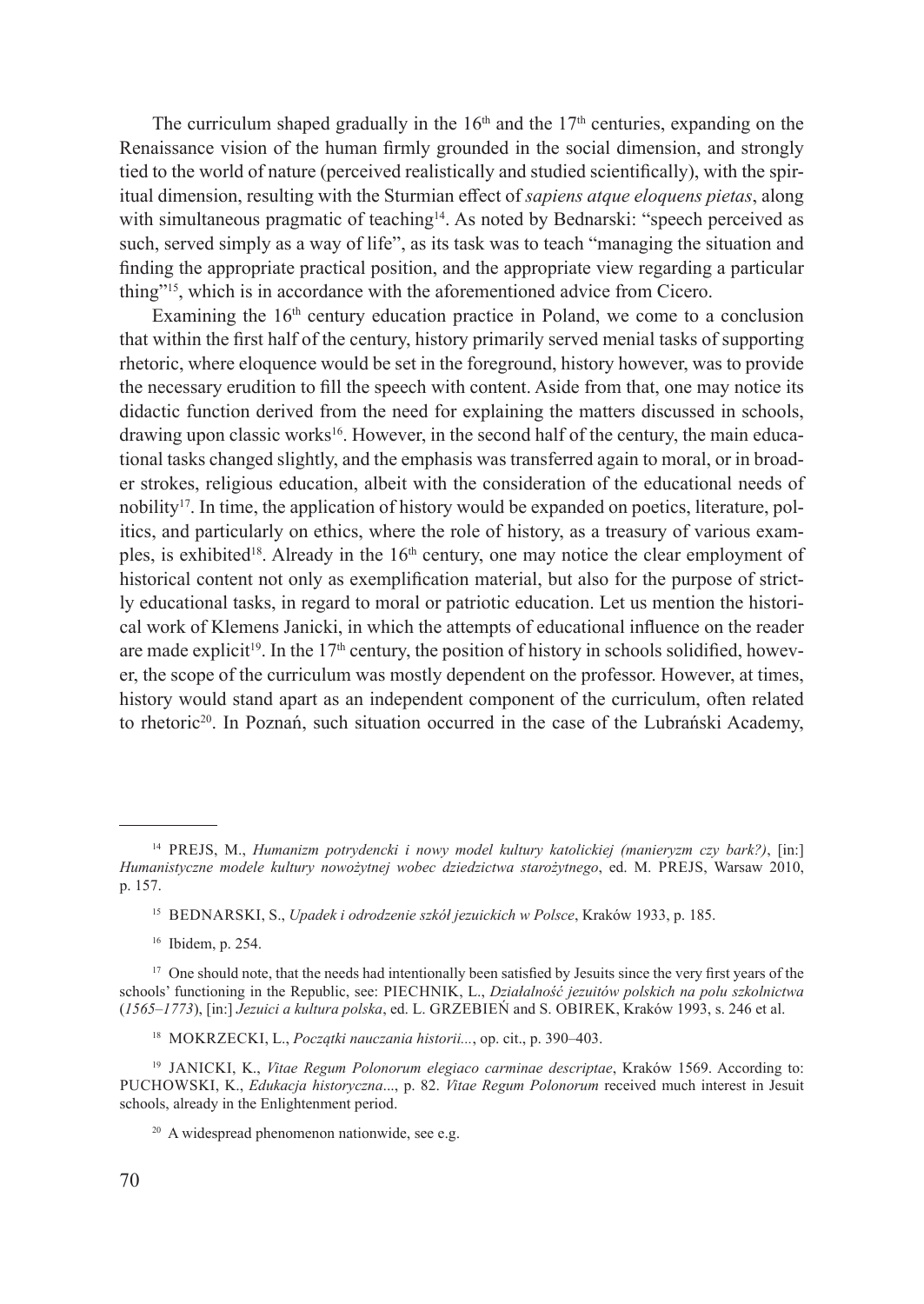a matter known, owing to the Canonical visitation of bishop Wojciech Tolibowski from 1660<sup>21</sup>.

The history curriculum in Poland was shaped primarily due to the initiative of bishop Piotr Tylicki, who instructed to formulate adequate dispositions, primarily for the needs of parish and cathedral schools. Stanisław Kot described the significant dispositions of the *Modus Instituendae Iuventutis* in the following words: "One may first study history from Justin, who derives the beginnings of the Republic from the creation of the world, followed by Florus, as a summary of the Roman history of Livy, and one should not omit Curtius for the curious, picturesque language and favourable narrative; older students could include Sallust. Not to omit the matters of the country, aside from the mentioned, one should read Janicki's poem on the Polish history and the history by Herburt. From the reading one should write down examples, wise sayings and memorable deeds"<sup>22</sup>. However, in terms of execution, the curriculum was to a significant degree dependent on the factual knowledge preparation of the professors, it provides a general overview of historical content presented in schools.

Following this rather brief overview, we shall turn to the issue of the place of history in Jesuit education. Particularly interesting, are the Jesuit methods of teaching, developed long and meticulously, drawing upon the previous achievements, starting with the Brethren of the Common Life<sup>23</sup>. However, it was the long lasting educational practice, who intentionally perfected the methodological premises of their school system, that were decisive for the shaping of the aforementioned methods. The result of the effort, was the famous *Ratio studiorum*, regulating the methods of work and the scope of the curriculum exercised within schools, in detail<sup>24</sup>.

The act regarded historical education, as a late entry into the curriculum, following the proper linguistic preparation of the students. Historical education was to be initiated in humanities classes (also regarded as poetics). Erudition should be learned by reading orators, historians and poets ("purified" of all indecencies). Orators were to be represented by Cicero and his moral orations as well as simpler ones, such as: *In favour of the Lex Manilia*, *In defence of Archias*, *On behalf of Marcellus,* or other orations directed at Caesar; historians were to be represented by: Caesar, Sallust, Livy, Curtius et al.; poets by: Virgil (excluding the *Eclogues* and the fourth book of the *Aeneid*), selected odes by Horace, as well as elegies, epigrams and other works by the representatives of the lit-

<sup>21</sup> *Akta wizytacji 1660–1663*, The Archdiocesan Archive in Poznań, sign. AV 12, p. 112: "Andreas Stanislaus Idecki orator legit mane duabus horis et duabus post meridiem Lectiones facultatis Oratoriae et Historiae."

<sup>&</sup>lt;sup>22</sup> KOT, S., *Szkolnictwo parafialne w Małopolsce XVI–XVIII w.*, Lwów 1912, p. 54.

<sup>23</sup> See, e.g.: Natoński, B., *Szkolnictwo jezuickie w Polsce w dobie kontrreformacji*, [in:] *Wiek XVII – Kontrreformacja – Barok. Prace z historii kultury*, ed. J. Pelc, Wrocław 1970, p. 35.

<sup>24</sup> In the article, we shall employ the following edition: *Ratio atque institutio studiorum Societatis Iesu,*  Romae 1616. See, also the Polish ed.: *Ratio atque institutio studiorum SJ czyli Ustawa szkolna Towarzystwa Jezusowego (1599)*, ed. K. BARTNICKA, Warsaw 2000; as well as literature regarding the act: PIECHNIK, L., "*Ratio studiorum": fundament działalności edukacyjnej i naukowej jezuitów*, [in:] *Wkład jezuitów do nauki i kultury w Rzeczpospolitej Obojga Narodów i pod zaborami*, ed. I. Stasiewicz–Jasiukowa, Kraków 2004.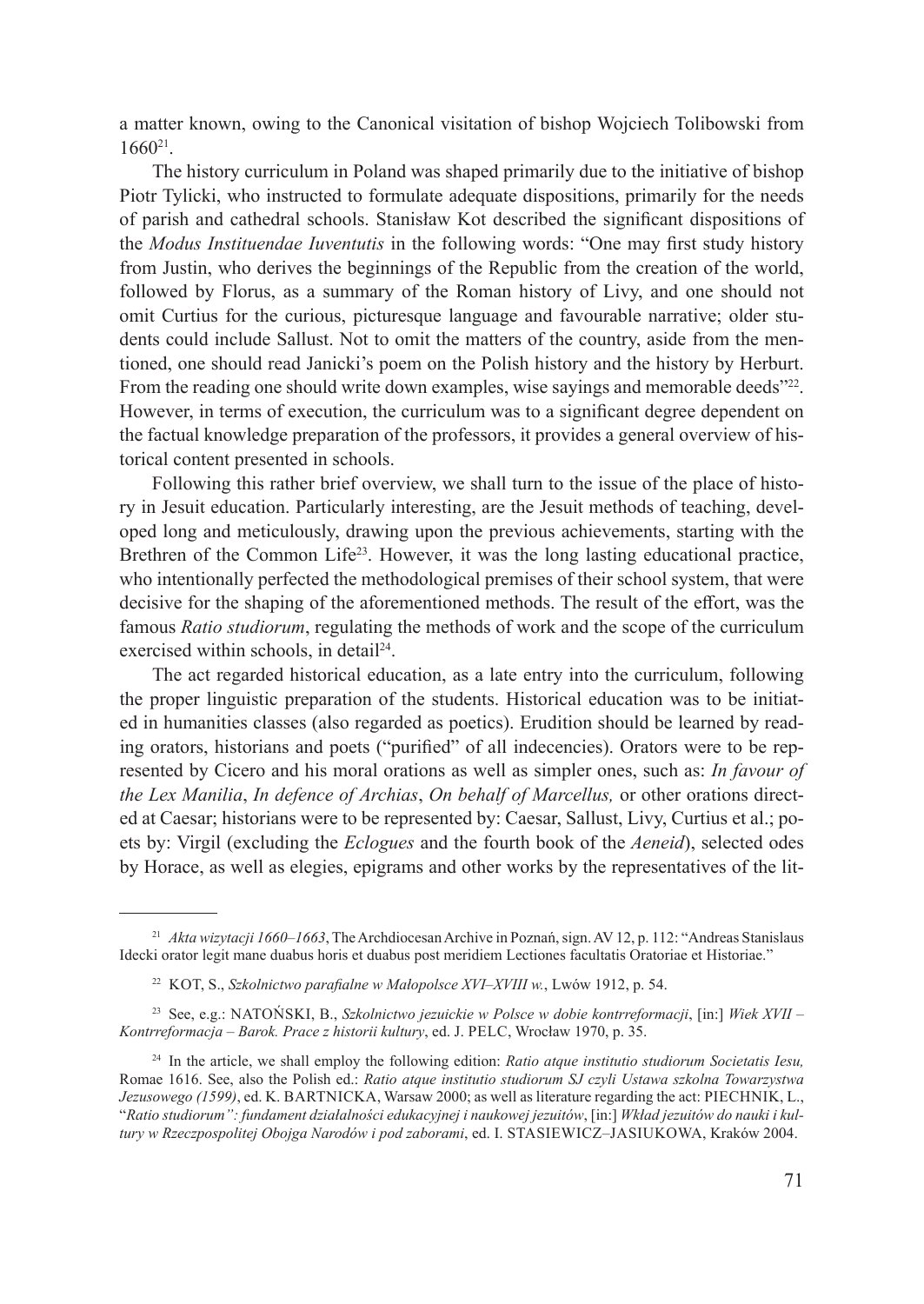erary antiquity. In regard to erudition, a remark was made, that it should stimulate the skills of students and bring relief, rather than stand in the way of mastering the language. Therefore, the teacher should exhibit moderation in the matter<sup>25</sup>.

In practice, in the first semester the teacher would dedicate a certain separate part of the curriculum to discuss a historical writer. Through the half of the semester, the dedicated time (half an hour) would be shared among the metrical art, later on it would be dedicated solely to history. Additionally, erudite remarks could appear during the Latin lecture, given to students, however, one should exhibit moderation in the matter, and exercise it only at the time of need. A fact worth noting is that, however, the main history curriculum was appointed to poetics and rhetoric classes, fragmentary knowledge regarding the subject was usually passed earlier, during the study of antique languages.

In the school of rhetoric the works of historians and poets were to serve the purpose of exemplification of the employment of a particular style of rhetorical principle. Additionally, the erudition of students regarding the "history and customs of various nations, and the statements of writers and all sciences" was meant to be passed to students, however according to the progress of a particular class. The most comfortable time for that, was a time of break and Saturdays, when readings and explanations of historians, poets and other authors would commence. A plethora of subject would appear during these lessons, including the Roman and Athenian senate, the military of the aforementioned, the garden art, clothing, dining customs, triumph, oracle, with one restriction: to exercise moderation. Additionally, at the end of the school year, an author whose works exhibited greater knowledge and variety, could be presented. The possibility of expanding the historical erudition would appear, additionally during the lecture on the principles, where aside from exemplification one could draw upon additional issues regarding history or other disciplines, as well as, during the lecture regarding a selected speech. In the above case, the teacher should recall the opinions of wise men regarding the discussed matter or draw upon sources to further embellish the subject: from history, mythology, and other sources. Additionally a number of Greek lectures in the first semester would be dedicated to the discussion regarding historical writers.

The considerable significance and the strong position of history within *Ratio studiorum,* are indubitable, however, its role in this act, seems to have been reduced to erudition and exemplification. The technical nature of the appropriate act paragraphs may have been an influence at hand here, as obviously, the educational aims of the Jesuit schools were far from erudite. One should note, that erudition was to serve the purpose of providing entertainment and adding pleasantry to a lesson, but also, to stimulate the mind $26$ .

In time, history managed to establish a firm position in the schools of the Society of Jesus, and in the  $17<sup>th</sup>$  century, new postulates appeared, regarding separation history class-

<sup>&</sup>lt;sup>25</sup> See, the prescriptions in *Ratio studiorum* for particular schools and their professors.

<sup>26</sup> *Ratio atque institutio studiorm Societatis Iesu*..., op. cit., p. 122–128: Regulae Professoris Humanitatis; See also: BEDNARSKI, S., *Upadek i odrodzenie...*, op. cit., p. 254 et al.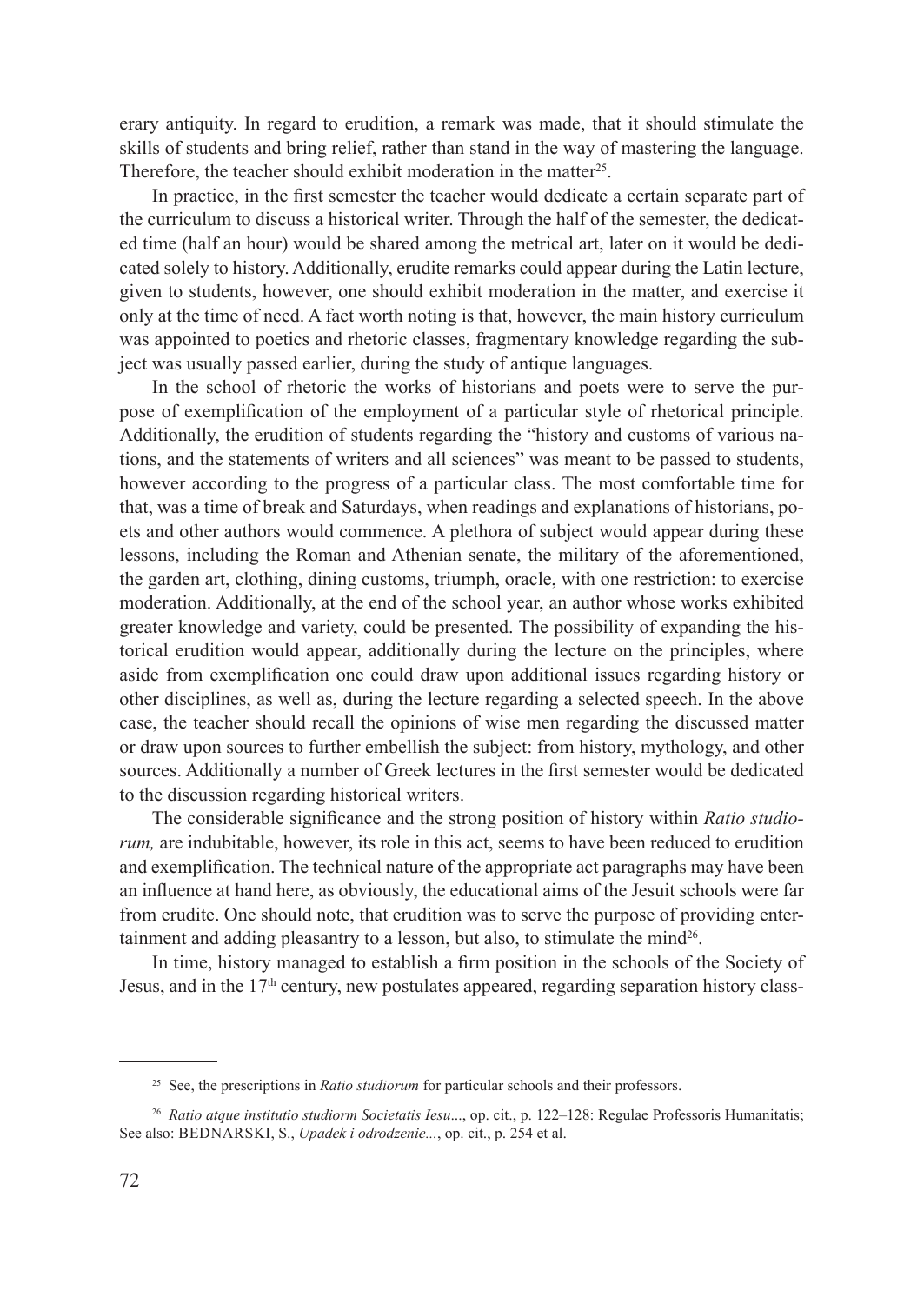es (Vilnius Academy), denied by the Chapter General. So far, history had to be presented within the framework of other humanities $27$ .

Regardless of the fact, that the history of Poland had been present in these walls until the end of the  $16<sup>th</sup>$  century, limiting the antique curriculum for the sake of the contemporary proceeded slowly, in result of the gradual polonisation of the teaching staff<sup>28</sup>. The central points of interest contained such aspects as: power, state, law, military, religion. Changes of much more dynamic nature can be observed in the  $18<sup>th</sup>$  century, however, they remain outside our interest $29$ .

Regarding the fact, that history constituted an essential component of rhetorical education, province authorities often gave attention to the appropriate education of students within the subject. In this context, Ludwik Piechnik would recall one of the instructions, ordering to put particular emphasis on the youth to give themselves into "an honest study of history, mathematics, geometry and speech", while the colleges were obligated to provide schools with suitable handbooks, helpful in studying<sup>30</sup>.

In the didactic process of teaching rhetoric, the Jesuit education employed antique rhetoric treatises: Aristotle, Cicero and Quintilian, as well as contemporary works, particularly the compendium by Cypriano de Soarez titled *De arte rhetorica libri tres*, acclaimed throughout Europe. Since the half of the  $17<sup>th</sup>$  century, Jesuits in the Republic also had the rhetorical compendium by Zygmunt Lauxmin titled *Praxis oratoria*, at their disposal. These handbooks, however containing the theory of rhetoric, were filled with various historical facts, employed on numerous occasions. Their purpose was to present examples of employing a particular rhetorical principle, however selected in such way, as to provide additional factual knowledge, or even exert certain educational influence. Let us look at the example of the *Praxis oratoria* handbook<sup>31</sup>:

– p. 16: – p. 16: *Hoc capito QUIRITES omnes Gentes, Nationes, Provincias, Regna, Decemvirum ditioni, judicio, potestatique permissa et condonata esse dico.* [...] *Nisi ut decem* 

<sup>–</sup> p. 15: *Nam si potest ista pecunia sine Aratorum injura detrahi. Populus Romanus habeat: Praesertim in tantis aerarij angustijs*.

<sup>27</sup> Mokrzecki, L., Puchowski, K., *Pierwsi nauczyciele historii w szkolnictwie staropolskim*, [in:] *Nauczyciel historii. Ku nowej formacji dydaktycznej*, ed. M. Kujawska, Poznań 1996, p. 12; Puchowski, K., *Edukacja historyczna...*, op. cit., p. 53 et al.

<sup>28</sup> Puchowski, K., *Edukacja historyczna...*, op. cit., p. 57 et al.; regarding the Polish elements in teaching history see: Bieńkowski, T., *"Bibliotheca selecta de ratione studiorum" Possevina jako teoretyczny fundament kultury kontrreformacji*, [in:] *Wiek XVII – Kontrreformacja...*, op. cit.

<sup>29</sup> See, e.g.: Puchowski, K., *Edukacja historyczna...*, op. cit., p. 142 et al.; Piechnik, L., *Przemiany w szkolnictwie jezuickim w Polsce XVIII wieku*, [in:] *Z dziejów szkolnictwa jezuickiego w Polsce: wybór artykułów*, ed. J. Paszenda, Kraków 1994, p. 191–194.

<sup>30</sup> Piechnik, L., *Przemiany w szkolnictwie...*, op. cit., p. 207.

<sup>&</sup>lt;sup>31</sup> LAUXMIN, Z., *Praxis Oratoria. Sive Praecaepta Artis Rhetoricae, quae ad componendam orationem scitu necessaria sunt*, Monachii 1658. A rhetorical review of this handbook may be found i.a. in: BEDNARSKI, S., *Upadek i odrodzenie...*, op. cit, p. 192 et al.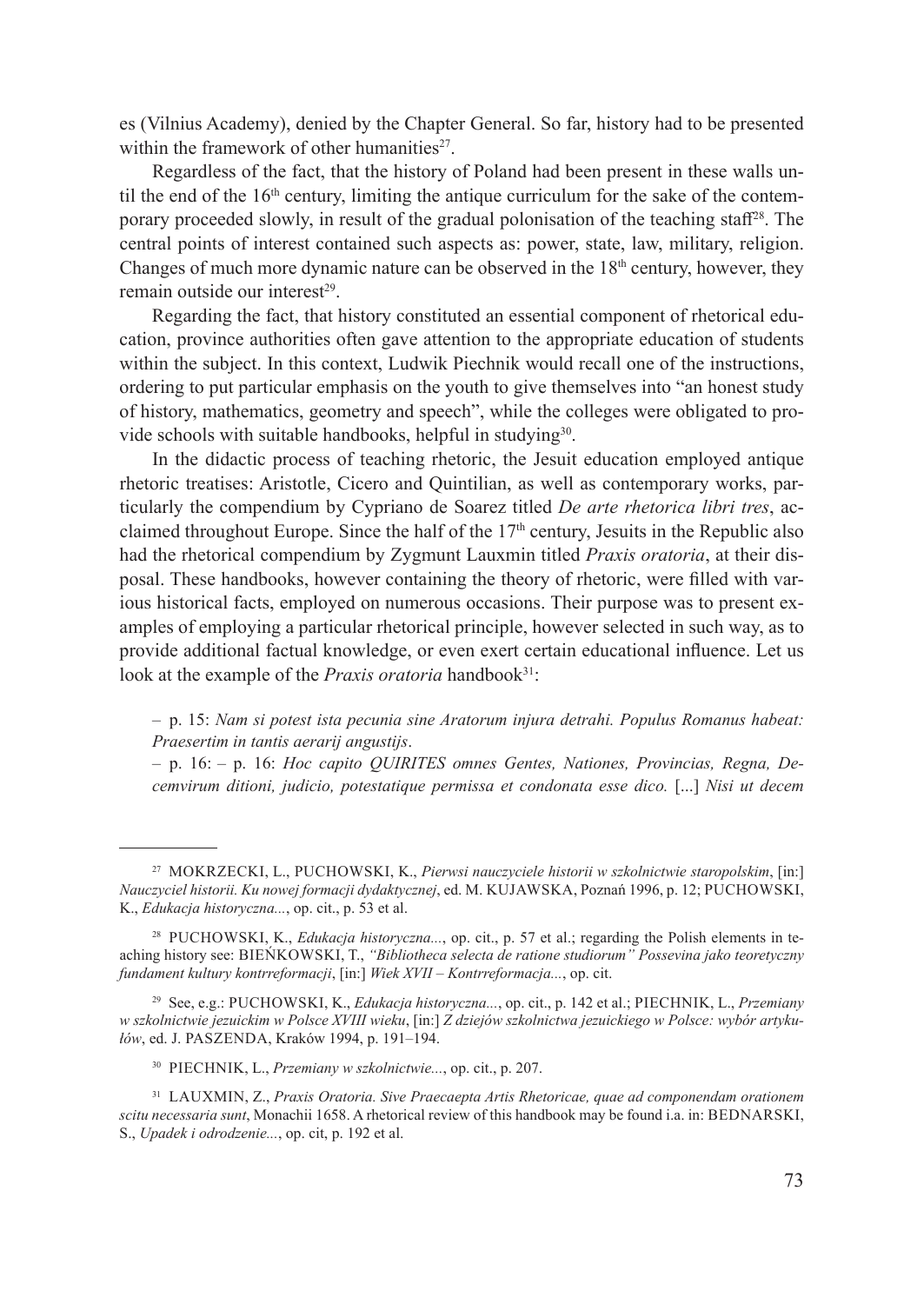*Regem ararij, vectigalium, Provincarum omnium, totius Reipubl. Regnorum, liberorum populorum, orbis denique terrarum Domini constituantur, legis agraria simulatione atque nomine.* – p. 58: *Conferte hanc pacem cum illo bello: hujus Praetoris adventum cum illius Imperatoris victoria: cujus cohortem impuram, cum illius exercitu invicto: hujus libidines cum illius continentia: ab illlo, qui cepit conditas; ab hoc, qui constitutas accepit captas dicetis Syracusas.* – p. 60: *Levia sunt haec in haec re crimina: metum virgarum Navarchus nobilissima Civitatis pretio redemit; humanum: alius ne condemnaretur pecuniam dedit; usitatum est. Non vult Pup. Rom. etc.* [and the author's commentary:] *Ex hoc fonte laudantur hostes, ut conillustrior Imperatoris virtus & victoria appareat.*

– p. 127:

*IN GENERE IUDICIALI*

*QUAESTIO. Virum Aristodomus Spartanus, quod e praelio ad Thermopylas solus incolumis evasisset, puniendis sit. Herod. Lib. 7.*

*STATUS Est conjecturalis.*

*PROPOSITIO ET CAUSA.*

*ACTORIS. Puniendus est Aristodomus, n. 5.*

*PATRONI:* Non est puniendus. N. 7. [afterwards a few pages of detailed analysis of the event] – *Rex Leonidas* [...] *necessarium esse videret, obsideri Thermopylas, ad arcendos a Graecia Barbaros.*

Obviously, the above-mentioned fragments are randomly selected, however, they already allow for drawing some conclusions. The authors of the handbooks, in order to illustrate the selected principle, would not create their own examples, but rather, they drew upon the rich, mostly antique, legacy (however, there is a number of curious examples of employing contemporary texts, or of describing the current political situation). Moreover, the examples were meticulously selected, in order to simultaneously "promote" values considered as worth promoting within education. Most of all, they would be related to virtuous life, dedication to the state, and the necessity to care for its setting and well-functioning (e.g. the frequent cases of treasury), the respect for law and the advantages of the life of gentry (also familiar to Romans). Aside from that, their task was to familiarise students with republican state principles, the basic principles of Roman law, as well as, obviously, expanding the erudition of students.

One should note the fact, that the number of sources, allowing the study of the role of history in Jesuit education, is impressive. Particular professors or students were to prepare lecture scripts of any type of research aids in order to master the art of oratory<sup>32</sup>. These sources exhibit the great role of history in the didactic process. One of the scripts (the above-mentioned *Capitolium copiose loquentis*) was written by the Jesuit College in Poznań in the years 1679–1680, dedicated to the school of rhetoric. With a degree of caution, one may state, that it was written by a professor of rhetoric, judging by the address on one of the first pages: *ORATOR AUDITORI*. In the following part of the text, the author addresses not an individual reader, but the "orators *in spe*". Therefore, one may as-

<sup>32</sup> Lately, a valuable collection of such aids has been prepared by: Bieś, A.P., *Kadry nauczycielskie poznańskiego kolegium w XVI–XVIII wieku. Zarys problematyki*, [in:] *Wokół jezuickiej fundacji uniwersytetu z 1611 roku*, ed. R. Witkowski and D. Żołądź–Strzelczyk, Poznań 2011, p. 218–222.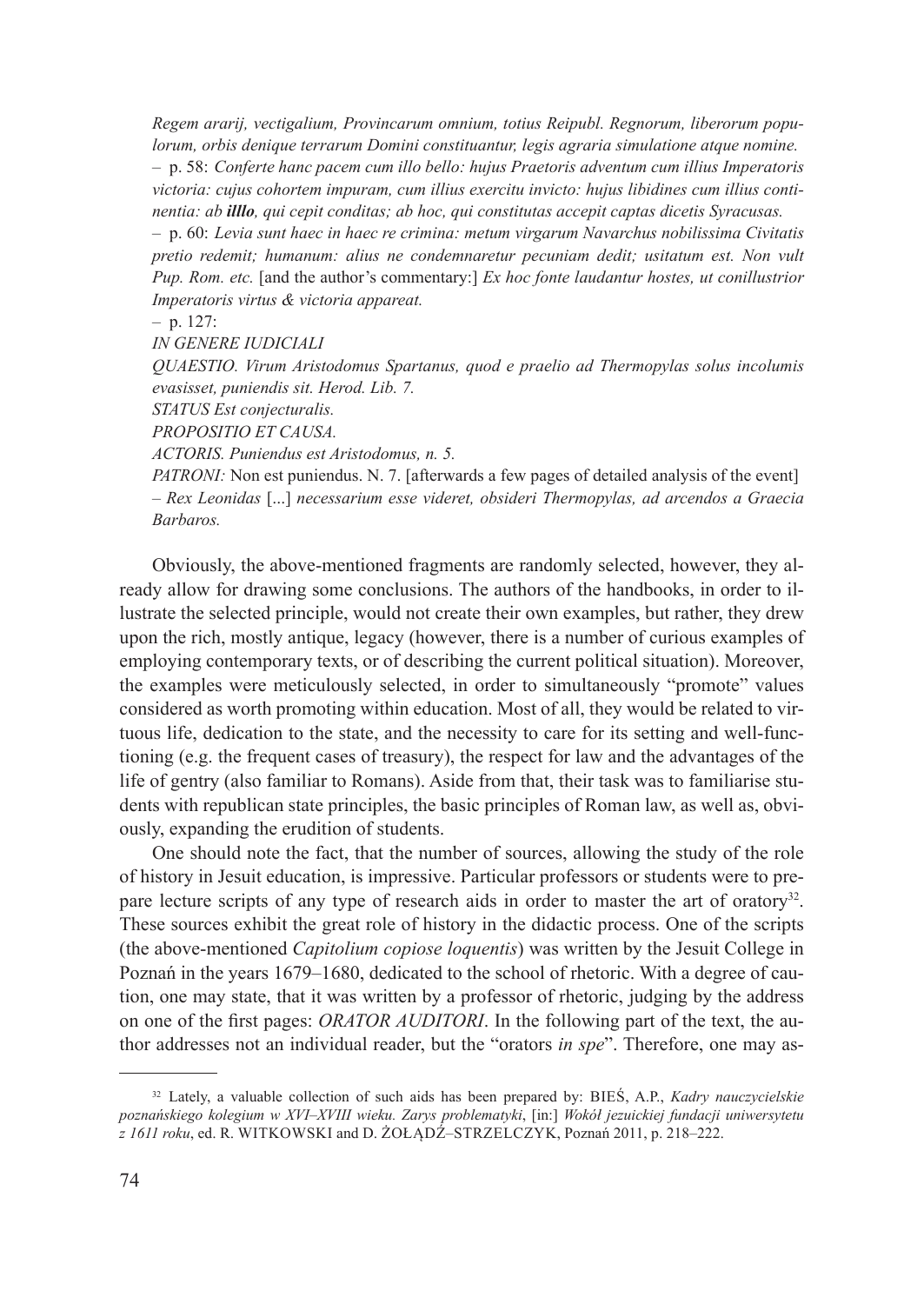sume, that we are dealing with a lecture script, however, clearly ordered in terms of content, where certain parts were deliberately selected.

The source material is vast and detailed. One may distinguish a number of clear parts. We shall examine the first of them, where we find particular issues, regarding the particular part of rhetorical theory and practical knowledge. Erudite remarks are most often vast, divided into *Eruditio profana* and *sacra*, however the distinction does not necessarily reflect the contents contained in particular fragments. The content is related to the history of the greatest Polish heraldic families, and simultaneously, with the history of Poland33. Heraldic parts are complemented by descriptions of various emblems, that would serve the purpose of constructing a narrative (*Symbola*). Aside from that, there is a number of separate sections called *Discursus politicus*, discussing selected issues regarding the functioning of the Polish state, e.g. the meaning of nobility, freedom, the matters of Royal Treasury, problematic issues regarding Royal elections, etc.

The first pages of the book, contain an example of a lecture, providing information helpful in preparing a speech for a heraldic occasion. First, the Habdank coat of arms is presented. The example describes the history of its bequest in a wide historical commentary, recalling the appropriate rulers of Poland, referring to the records by Długosz. After discussing the legendary history of the country, along with Krak, and the dragon-slaying tale at Wawel, a heraldic legend is presented, related to the Crisgova homage<sup>34</sup>:

*Anno 1109 vocatum est hoc stemma ex occasione Ioannis Skarbek Comitis a Boleslao Crivoustio ad Henricum Imperatorem nuntij cui Imperator ad debellandam Poloniam thesauros paratos ostendit, sed generos* [...] *legatus detractum digito annulum iniecit thesauro. Aurum inquiens addamus auro. Cuis Caesar respondit Habdank id esse gratias habeo.*

After a detailed graphical description of the discussed coat of arms within the *Eruditio profana* section, a number of related poems is recalled, including the poem by Maciej Sarbiewski. Afterwards, the author, referring to the "W" letter present on the coat of arms, would explain the coming to be of the heraldic symbolic<sup>35</sup>:

*Lacedemonii scutis suis litteram L inscribebant. Messenij literam M. Romani omnia signa militaria prima litera nominis Ducis sui notabant. Ita Alexander ab Alexandro lib: 4 Cap: 2 ut Cingunt Poetae Mercurium primum fuisse inventorem sermonis humani et literarum* [...]. *Traianus Imperator globaratur sui nominis literas plurissimas fuisse. Hercules longioris peregrinationis causam dabat. Nomen Herculis quaero Ego a circumstantia stemmatis huius mentionem feci Illsmi Fundatoris Adami Konarski sed erige tandem sacris intumulatum cineribus caput Illrsime et Rndlissime Antistes Adame Konarski etiam te vel in emortuali meta manet laurea imo primas supremasque unam in flectemus in Coronam, qua Infulatum verticem omnium compendium decorum coronemus.*

<sup>&</sup>lt;sup>33</sup> Regarding the heraldic theme in the education in Jesuit schools, see: PUCHOWSKI, K., *Edukacja historyczna...*, op. cit, p. 62–64.

<sup>34</sup> *Capitolium Copiose loquentis...*, op. cit, f. 7.

<sup>&</sup>lt;sup>35</sup> Ibidem, f. 7v.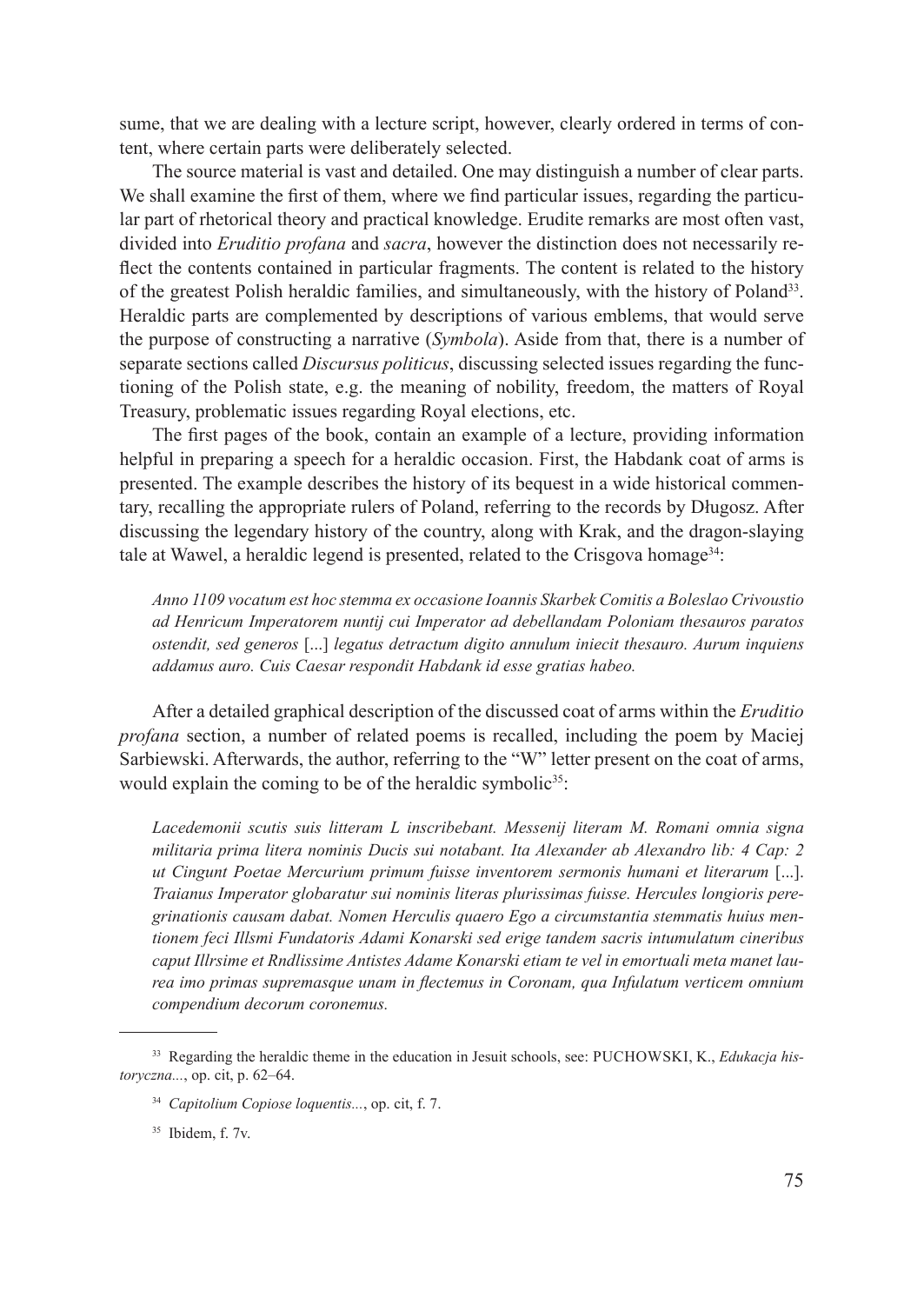As observed, the above example, primarily exhibits erudite value. We may only add the merit consisting of indicating the relations between the main heraldic families with the remote national tradition, which most certainly strengthened the national (estate) unity. Regarding the aforementioned, one should add that although currently the value of genealogical knowledge may seem minor, in the political and cultural situation of the times it was of considerable value and constituted a significant component of education. As noted by Sławomir Baczewski, since the turn of the  $16<sup>th</sup>$  century, the focus within the discussion regarding nobility, moved from the issues of duties of nobility to the Republic, to the heraldic-genealogical discourse. Raising such issues was meant to present the immutability and continuity of nobility, achieved by indicating the honoured ancestors and their contemporary heirs<sup>36</sup>, as well as legitimise the standing of nobility within the state and the society37.

From the perspective of education, the "political discourses" seem to be of more interest. The first is dedicated to the Polish nobility (*de Polona Nobilitate*), which was defined as the greatness of a lineage, granted by the ruler by exhibiting exceptional virtues. Virtue was inseparably tied to nobility, both moral and knightly<sup>38</sup>. Therefore, the duties of nobility were defined: the defence of the Republic, and advice<sup>39</sup>, as well as, the demonstration of the righteousness of distinguishing nobility among the society. Among the arguments there was, i.a. a belief that the equality of citizens would lead to calamitous rivalry. In turn, as was demonstrated, the presence of nobility in empires such as Turkish or Chinese, contributed to the blooming of these countries. Similarly, among the Swiss and the Dutch. Aside from that, a number of examples from bygone history were presented. Interestingly, an argument is present, that equality of all estates was rejected by Jean Bodin in the third book of his work on the Republic. Additionally, the nobility was, in the opinion of the author, also legitimised by antiquity<sup>40</sup>:

*Probatur antiquitate nobilitatis. Nobilitas semper fuit in omni Republica bene constituta. Nam apud Israelitas erant Principes Nobiles et Optimates. Apud Aegyptios fuerunt varij Principes, apud Persos et Medos mali. Habuit Macedonia Nobiles, habuit Graecia, Athenisque ipsis Nobilibus Magistratum cura demandabatur. In Germania Imperij fulcrum Nobilitas. In Gallia Nobiles bella gerunt et Rempublicam administrant. Quid de nostra dicendum Polonia quae nisi Nobilitatem habuisset iam pridem suis involuta ruinis incinerata cladibus periisset.*

<sup>39</sup> Capitolium Copiose loquentis..., op. cit, f. 8 et al.: "Primum igitur et principale Nobilitatis fundamentum virtus est, eaquem aut civilis aut martialis; ideo enim aliquis creatus nobilis quia hostem fortiter oppressit; aliquodque opus strenuum est aggressus, vel quia consilio Rempublicam iuvit et erexit."

<sup>40</sup> Ibidem, f. 9.

<sup>36</sup> Baczewski, S., *Szlachectwo. Studium z dziejów idei w piśmiennictwie polskim. Druga połowa XVI wieku – XVII wiek*, Lublin 2009, p. 144, 148 et al.

<sup>37</sup> Ibidem, p. 238.

<sup>38</sup> Cf. Ibidem, p. 218.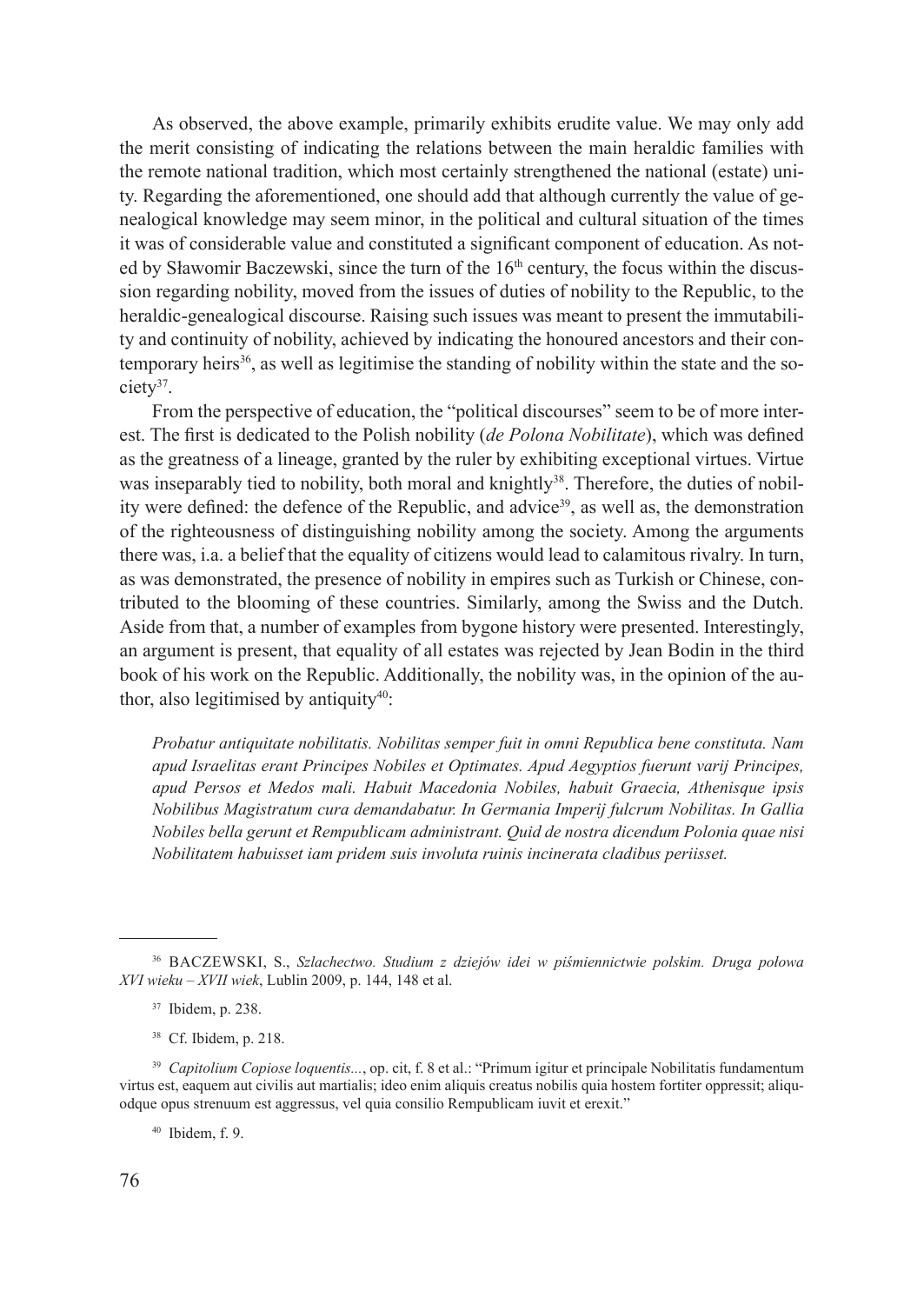The argumentation within the script is much vaster, however, there is no need to present it *in extenso.* Let us take notice, however, that the historical examples were used here, to strengthen the argument, drawing upon the significant value of tradition. The approach characterised by the regard towards the ancestors and the past, and even a certain respect, allowed for an educational influence on students with the use of history.

Additionally, the discussed script presents the historical genealogy of the shaping of the nobility law, beginning with the Statutes of Casimir the Great, regulating the criminal law regarding nobility, with a brief overview of principles. Afterwards, the Piotrków privileges issued by Sigismund III, confirming the privileges of the nobility, bestowing economic freedoms upon nobility in regard to the subjects and the crown, as well as granting nobility the sole right to take canonical and prelate offices in cathedral churches. Aside from that the privileges regarding the inviolability of the nobles, the sole right to bear the senate office, economic freedoms and the right to the election of the king, were discussed. One can clearly see, that during classes, youth was sensitised to the exceptional nature of the nobility (*Pretium Polonae Nobilitatis*), which was confirmed by the anecdote, presenting the concern of the Emperor Augustus regarding ensuring his daughter to be properly wed<sup>41</sup>. The exceptional practicality of history for the education of noble youth, is striking here. The youth would not only receive the knowledge regarding their righteous privileges, but also information, where to look for their confirmation.

The subject of another discourse, is Polish freedom. It begins with a weighty statement, that freedom is valued above all, and for Poles, even above life. Following a general introduction, a specific apologia ensues, of the shaping of Polish freedom as a unique phenomenon, as it was acquired gradually and peacefully. Afterwards the author recalls the most important proceedings regarding the subject. The actions of Casimir the Great, Louis I of Hungary and Władysław II Jagiełło are taken into account. The issue is summarised by a quite vast description of the allegations towards "the golden freedom" as well as counter-arguments $42$ .

Apart from political-social content, the script contains some interesting issues regarding economy education. In this context, one should mention the lecture concerning the Royal treasury: *Thesaurus maximum Regnorum fulcrum ac praesidium. Quare Henricus Imperator non armis se Poloniam debellaturum iactabat, non ferro vastaturum sed auro thesauroque, quem iactabundus Poloniarum Legato praesentabat<sup>43</sup>. Continuing, the au*thor of the lecture stated, that the Republic could not function without a treasury, just as gold cannot be without iron and *vice versa*. *Sine thesauro Respublicam corpus ex anima est*. Momentarily, an example of prince Bolesław appears, who was to show the riches of his treasury to the defeated knights. Afterwards, an issue of storing the entire state treasure in one place, is debated. The example of the biblical king Hezekiah, who after showing his treasures to the Assyrian legates, were to taunt king Sennacheribe into war, is pre-

 $41$  Ibidem, f.  $9v-10v$ .

<sup>42</sup> Ibidem, f. 14v et al.

<sup>43</sup> Ibidem, f. 22.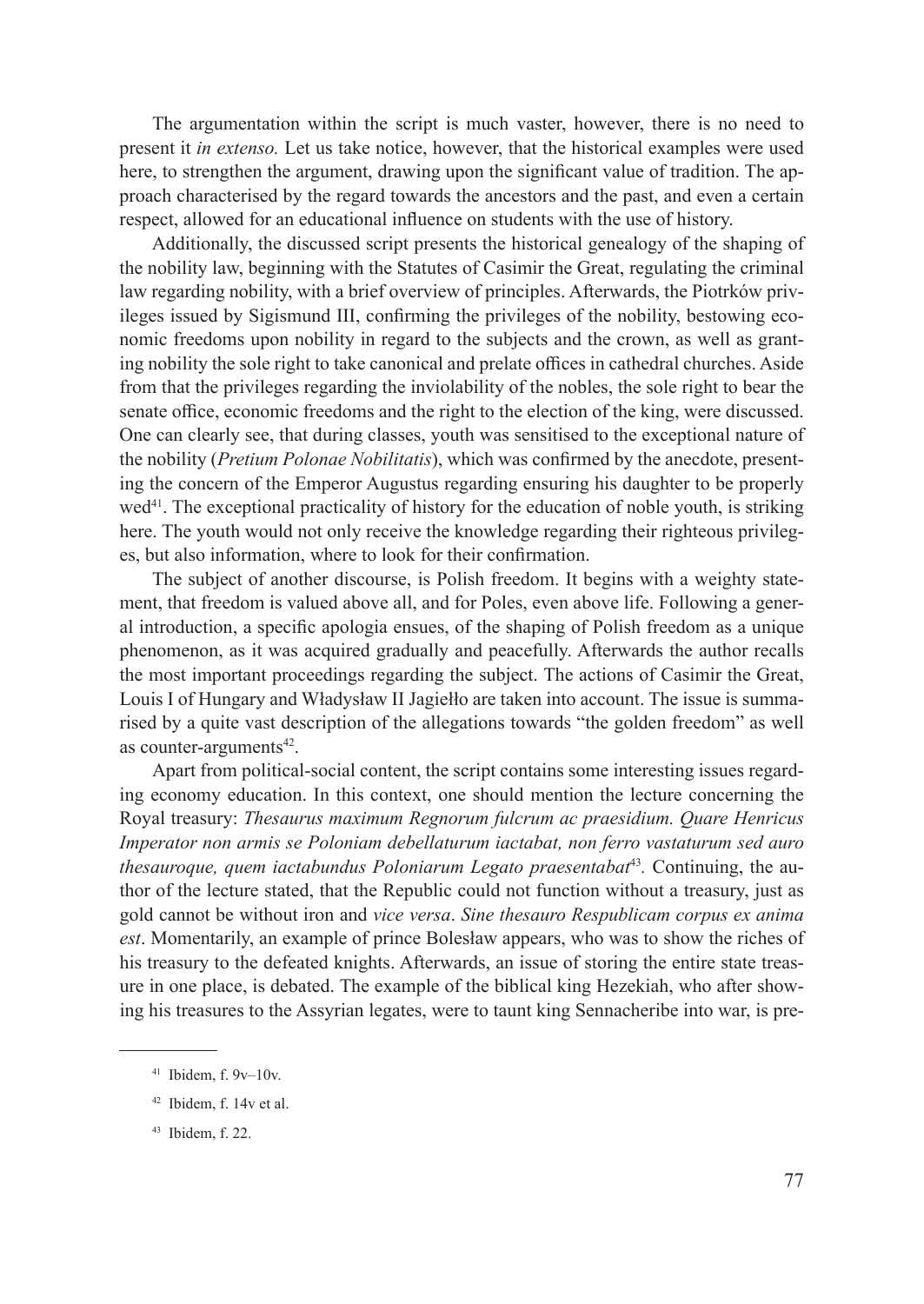sented as an argument against such practice. Afterwards, the practice of Ancient Egypt is presented, where the treasure was not to be stored, due to the lack of external threats, which would allow them to spend their funds on various buildings. Arguments for hoarding treasure and surrounding it with proper care, are discussed in more detail. The author refers, e.g. to the history of Sparta, Rome and Genoa. Characters are brought into the light, such as Romulus, Cato and the Emperor Augustus, who was to keep all the records of income and expenditures of the Empire, by himself. The Egyptian agriculture is mentioned, and how it was profitable for the treasury. The example of the king of France, Louis (probably Louis VII the Young) was also mentioned, as he, during the reign of the Emperor Alfonso VII, would venture to Toledo and be marvelled by its magnificence and the luxury, resulting from the care of the treasury, present neither in Europe nor in Asia<sup>44</sup>.

A supplement to the treatise contains a noteworthy collection of sentences from historical and rhetorical works regarding various subjects: *timor, licentia puniendi mali, suprema potestas, animi victoria, sapientia est vincere seipsum, belli signum timor, iniuria*, "a vastness of content, one cannot enumerate" (sic!), *pax semper potior.* These examples, presented in vast quantity, primarily indicate the significance of morality, a matter that seemed omitted in the previous section of the work. It is well known, that moral or religious education was at the centre of interest in Jesuit schools. However, in the context of discussing the role of historical education in the above-mentioned College, one should turn own attention to the selected plays of the Poznań School Theatre. There, the enormous role of the history of the time in the moral and patriotic formation of school youth, is explicit<sup>45</sup>.

The role of historical narrative in school education was manifold. In this particular case, the primary purpose was the patriotic and, in more general terms: civil education, providing students with solid grounds for functioning in the politics and the social reality of the time. Adding to that, the competence of students, regarding language and literary proficiency, we bear witness to a curious image of the graduates of the Polish school of the time. Students, within the framework of political discourses, received knowledge on the estate privileges, as well as duties weighing on the nobility. Mind, that history was also the means of passing actual knowledge regarding antique and Polish past, including the widely understood culture and various state-oriented issues. Knowledge gathered in school and due to own study of historical works, would in the future, serve as the grounds for practising the art of oration in the public life, as well as, an active and responsible governance of the Polish state. Additionally, let us take note, that erudition was the basis for

<sup>44</sup> Ibidem, f. 22–23.

<sup>&</sup>lt;sup>45</sup> The matters of the Jesuit school theatre has been given much literary attention, therefore, the problem is only mentioned, see, i.a.: POPLATEK, J., *Studia z dziejów jezuickiego teatru szkolnego w Polsce*, Wrocław 1957; Okoń, J., *Dramat i teatr szkolny. Sceny jezuickie XVII wieku*, Wrocław 1970; Okoń, J., *Na scenach jezuickich w dawnej Polsce*, Warsaw 2006; Judkowiak, B., "Teatr i dramat jezuitów", *Kronika Miasta Poznania*, 2000, no. 3, p. 22–42; Judkowiak, B., *Kilka uwag na temat teatru poznańskich szkół jezuickich w kontekście ich starań o prawa uniwersyteckie*, [in:] *Wokół jezuickiej fundacji*..., op. cit.; and lately: Nowicki, M., "Edukacyjne walory publicznych występów poznańskiej młodzieży szkolnej w XVI–XVIII wieku", *Studia Edukacyjne*, 2011, vol. 15, p. 183–195.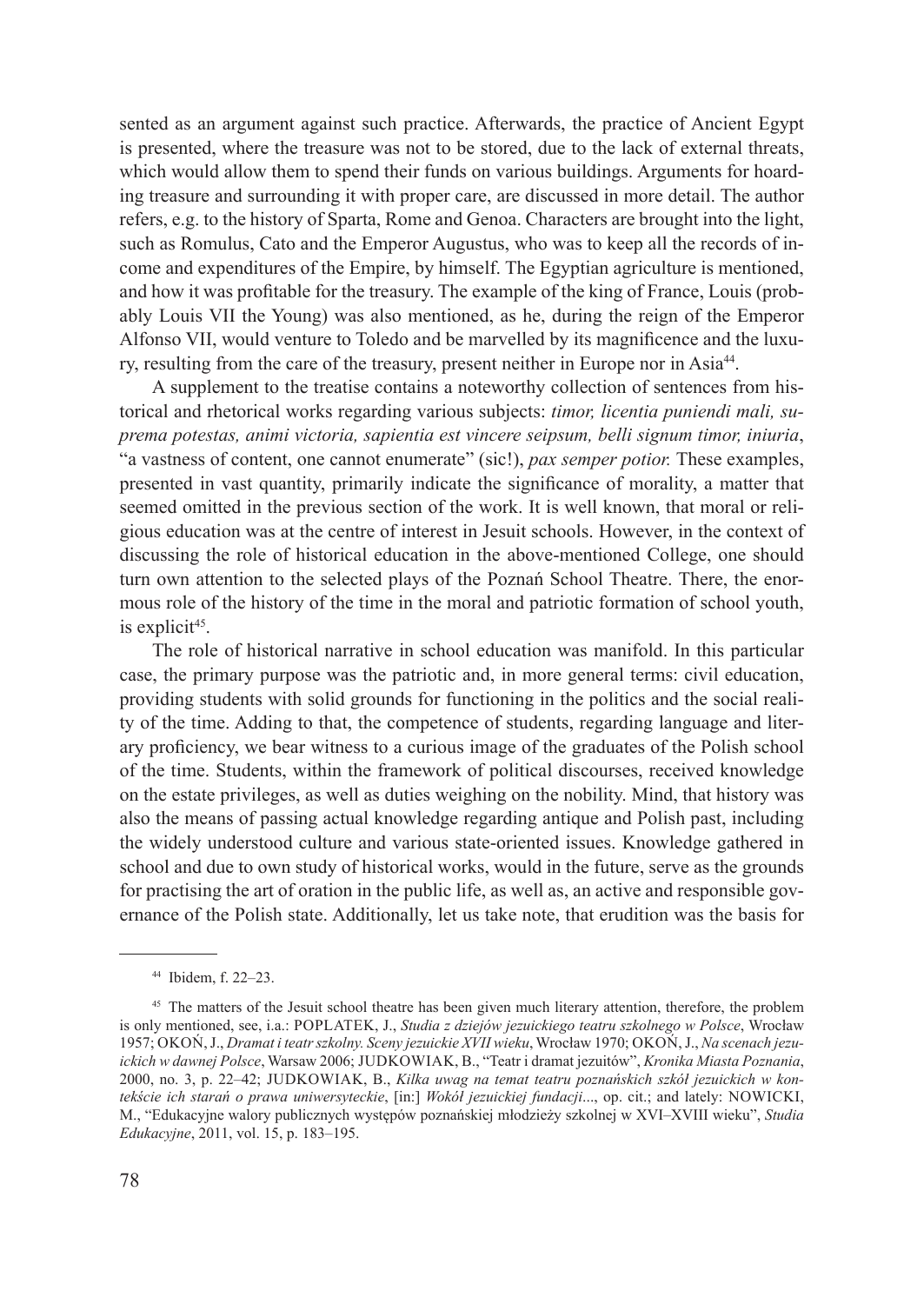theatre plays, school dialogues and annual speeches. Without the proper training, nobles would be unable to participate in the cultural life of their era, by no means an elite, but rather "popular" life, obviously, narrowed down to nobility. Let the erudite assortment regarding Polish coats of arms serve as an example, including heraldic legends, descriptions of coats of arms, emblems (e.g. a hawk between columns, a hawk deprived of claws, etc. followed by appropriate sentences), but particularly the collections of historical facts, helpful in arranging speeches for heraldic annuals, both secular and sacral (*eruditio sacra et profana*).

As it seems, young people, owing to the "active" cognition of the past (by means of plays, speech arrangement or brief literary works), would receive thorough historical education, and although they did not not attend separate history classes, through the majority of the Old Polish Period, they possessed much greater competence in this subject, than our contemporary youth. Contemporary history is a particularly interesting example here, as the history of the time was given much attention, especially regarding the political situation of the Polish state. One should note, that the definitive majority of the contents of the work in question is focused on the matters of Poland and its history. World history plays a major role as well, however, it is mostly limited to providing arguments for a given hypothesis, or serves the role of exemplification of the selected issues.

## **Bibliography**

*Akta wizytacji 1660 – 1663, The Archidiocesan Archive in Poznań*, sign. AV 12.

- BACZEWSKI, S., *Szlachectwo. Studium z dziejów idei w piśmiennictwie polskim. Druga połowa XVI wieku–XVII wiek*, Lublin 2009.
- BEDNARSKI, S., *Upadek i odrodzenie szkół jezuickich w Polsce*, Kraków 1933.
- BIEŃKOWSKI, T., *Szkolne wykształcenie retoryczne wobec wymogów praktyki* (*Uwagi o funkcji retoryki w Polsce w XVI i XVII w.*), [in:] *Retoryka a literatura*, ed. B. OTWINOWSKA, Wrocław 1984.
- BIEŃKOWSKI, T., *"Bibliotheca selecta de ratione studiorum" Possevina jako teoretyczny fundament kultury kontrreformacji*, [in:] *Wiek XVII – Kontrreformacja – Barok. Prace z historii kultury*, ed. J. PELC, Wrocław 1970.
- BIEŃKOWSKI, T., *Antyk w literaturze i kulturze staropolskiej (1415–1750). Główne problemy i kierunki recepcji*, Wrocław–Warsaw–Kraków–Gdańsk 1976.
- BIEŃKOWSKI, T., *Kształtowanie publiczności literackiej w szkołach w Polsce w XVI i XVII w.*, [in:] *Publiczność literacka i teatralna w dawnej Polsce*, ed. H. DZIECHCIŃSKA, Warsaw– Łódź 1985.
- BIEŚ, A.P., *Kadry nauczycielskie poznańskiego kolegium w XVI–XVIII wieku. Zarys problematyki*, [in:] *Wokół jezuickiej fundacji uniwersytetu z 1611 roku*, ed. R. WITKOWSKI and D. ŻO-ŁĄDŹ-STRZELCZYK, Poznań 2011.
- *Capitolium Copiose loquentis sapiae Avitis Poloniae Nobilitatum Stemmatibus Ceris fumosisque Maiorum illustre imaginibus Oratorum Calamo Ingenioque adumbratum ac Konarsciano in Academo Arhitectante Eloquentiae manu erectum ac reseratum Anno [...]*, 1679 Biblioteka Uniwersytecka w Poznaniu, rkps 588 I.
- CICERO, M.T., *De oratore ad Q. fratrem*, Oxoniae post 1696.

JANICKI K., *Vitae Regum Polonorum elegiaco carminae descriptae*, Cracoviae 1569.